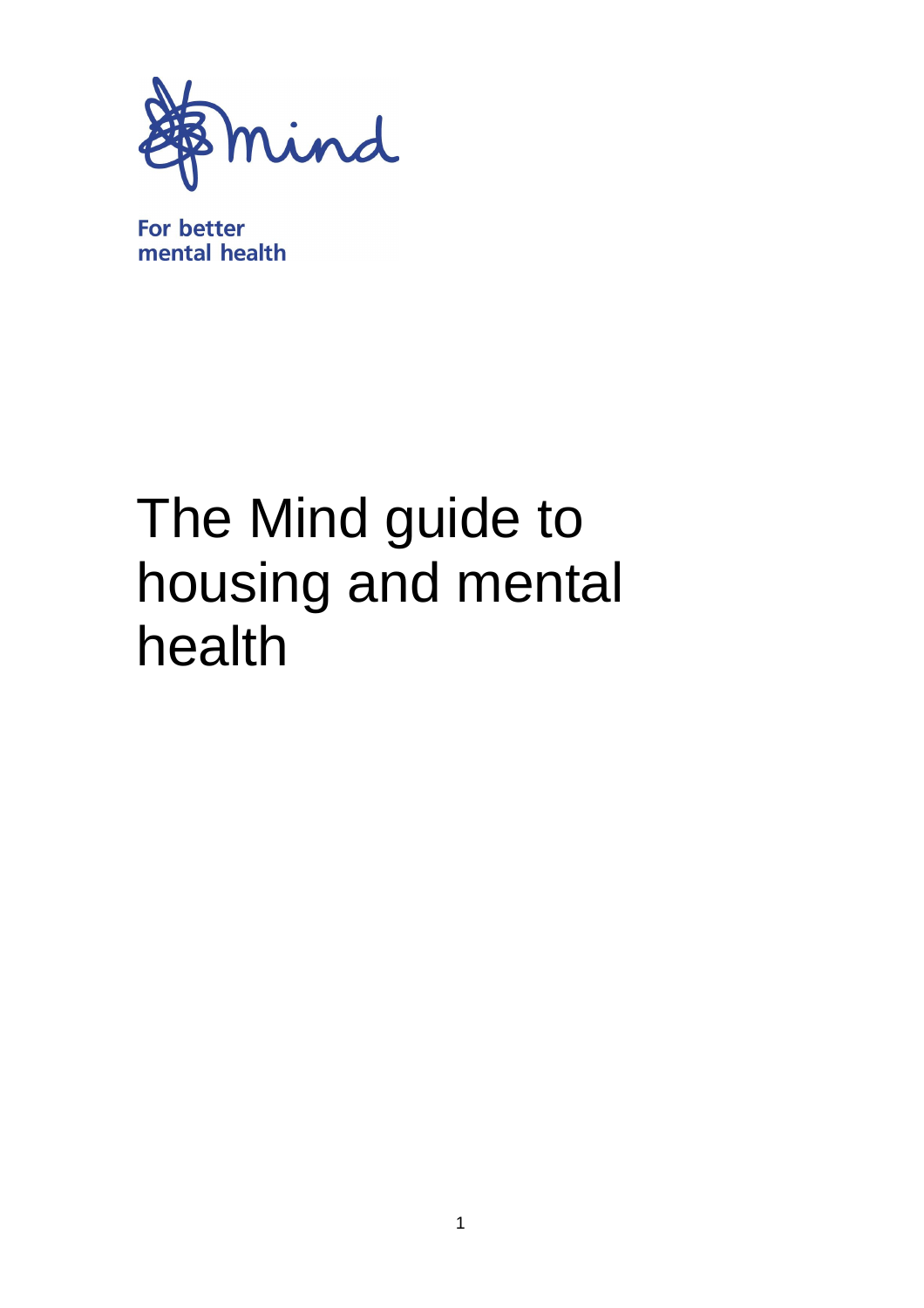## **Contents page**

| What's the relationship between housing and mental health? | 3  |
|------------------------------------------------------------|----|
| What might affect my housing situation?                    | 3  |
| What type of accommodation would be best for me?           | 4  |
| What types of accommodation are available?                 | 5  |
| How will I pay for my housing?                             | 8  |
| What are my rights?                                        | 9  |
| What emergency help is available?                          | 9  |
| Next steps                                                 | 10 |
| Useful contacts                                            | 11 |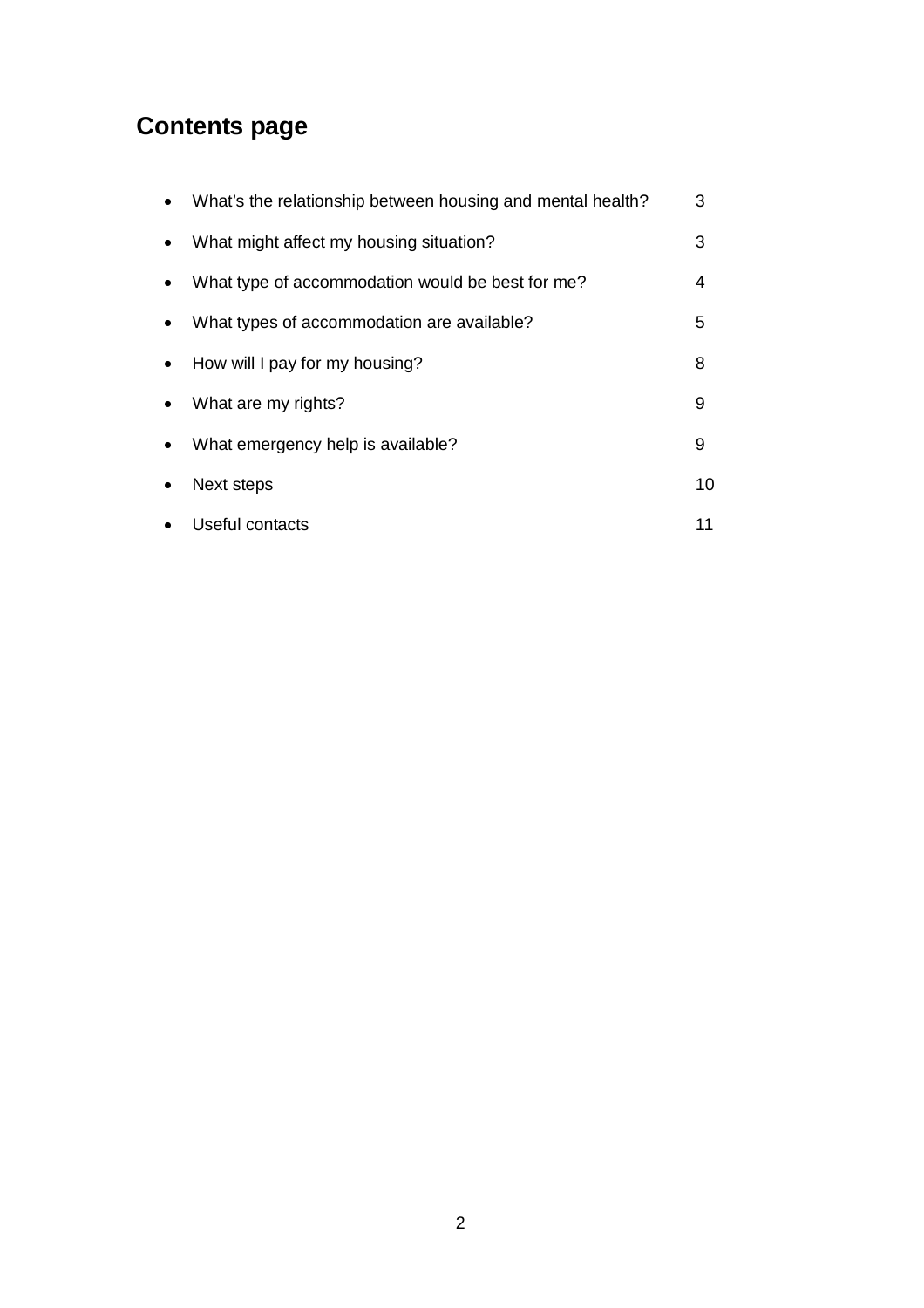## **Introduction**

This booklet is a guide to housing services and support. It is aimed primarily at people with mental health problems who have concerns about the security and suitability of their housing, and want to know more about their options. This information might also help their family, friends or carers.

## **What's the relationship between housing and mental health?**

Having a home which is safe and affordable is generally considered to be a basic need. Stable surroundings help to maintain health and wellbeing. Poor housing or homelessness can contribute to the development of mental health problems or can make existing mental health problems more difficult to manage.



## **What might affect my housing situation?**

Many factors can affect your housing situation, but some things are more likely to make your situation stressful or less secure.

#### **Admission to hospital**

If you are unwell and have to spend time in hospital, then one of your biggest worries might be about what will happen to your home. This is especially so if you have to go into hospital suddenly, or have been admitted under a section of the Mental Health Act – you will not have had a chance to prepare for your home to be looked after. This is particularly difficult if you live alone, or in rented or temporary accommodation.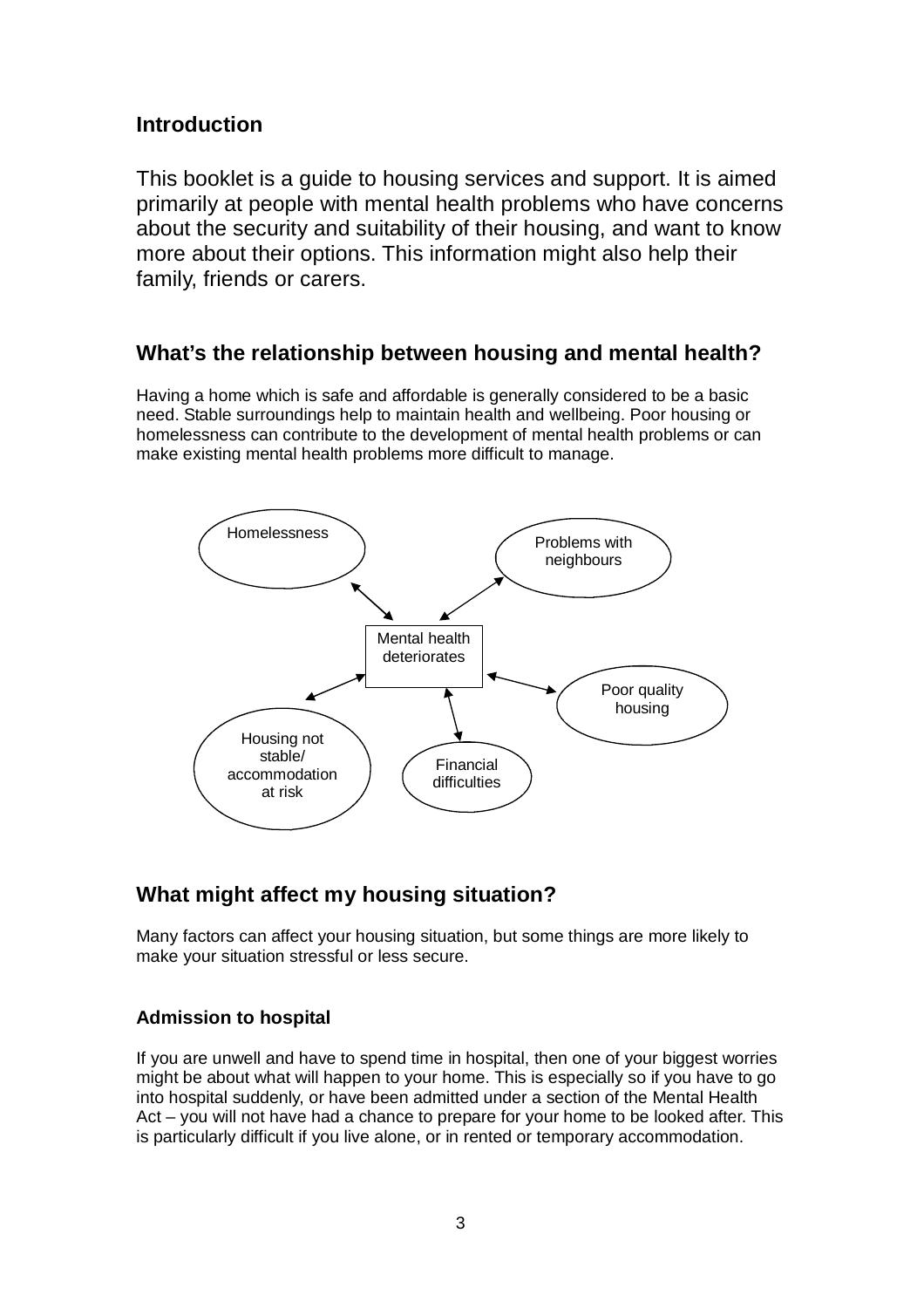If you are receiving benefits, then spending over four weeks in hospital can mean that they are reduced or stopped. Contact Citizen's Advice for more information about benefits (see 'Useful contacts').

#### **Money problems**

Most people spend more money on housing than anything else. As well as rent or mortgage payments there are also bills, repairs and furnishings to think about. The amount you can afford to spend on housing normally defines the area you live in and the type of home you have. If a mental health problem has an impact on your income (for example if you are unable to work full-time) or how you spend money (for example if you have a history of overspending during manic episodes) then where you live is likely to be affected.

#### **A mental health crisis**

To maintain your home you need to be able to pay bills regularly, live alongside your neighbours and keep your house clean. If your mental health has deteriorated and you are in crisis, then you might not be able to look after yourself or your home.

#### **Neighbours, friends and families**

The people who you see every day can have a huge impact on your home life. If you live with or near family and friends this can provide support, but relationship problems can also cause stress and strain that can worsen mental health problems. You may also find that you face stigma and discrimination from some neighbours, which can make your home feel unsafe.

## **What type of accommodation would be best for me?**

Many people with mental health problems are able to live independently. However, if you are experiencing severe distress, then you may need support to find suitable housing, or to maintain your home life. This might be a short-term measure or you might find that you require support over a longer period.

The type of accommodation and support you would find most suitable is likely to change throughout your life as your personal circumstances change.

If you feel that you would like to move to different accommodation, or would like more support than you currently receive, it might be helpful to think about these issues:

- what you can afford to pay
- what facilities you need/want, e.g. telephone, internet, a garden etc.
- the size and type of accommodation, e.g. flat, house, new build, top floor, ground floor etc.
- the location, e.g. close to shops, close to public transport, close to a park, quiet
- who you want to live with e.g. a landlord, with lots of other people, alone
- what local authority rates of housing benefit are available.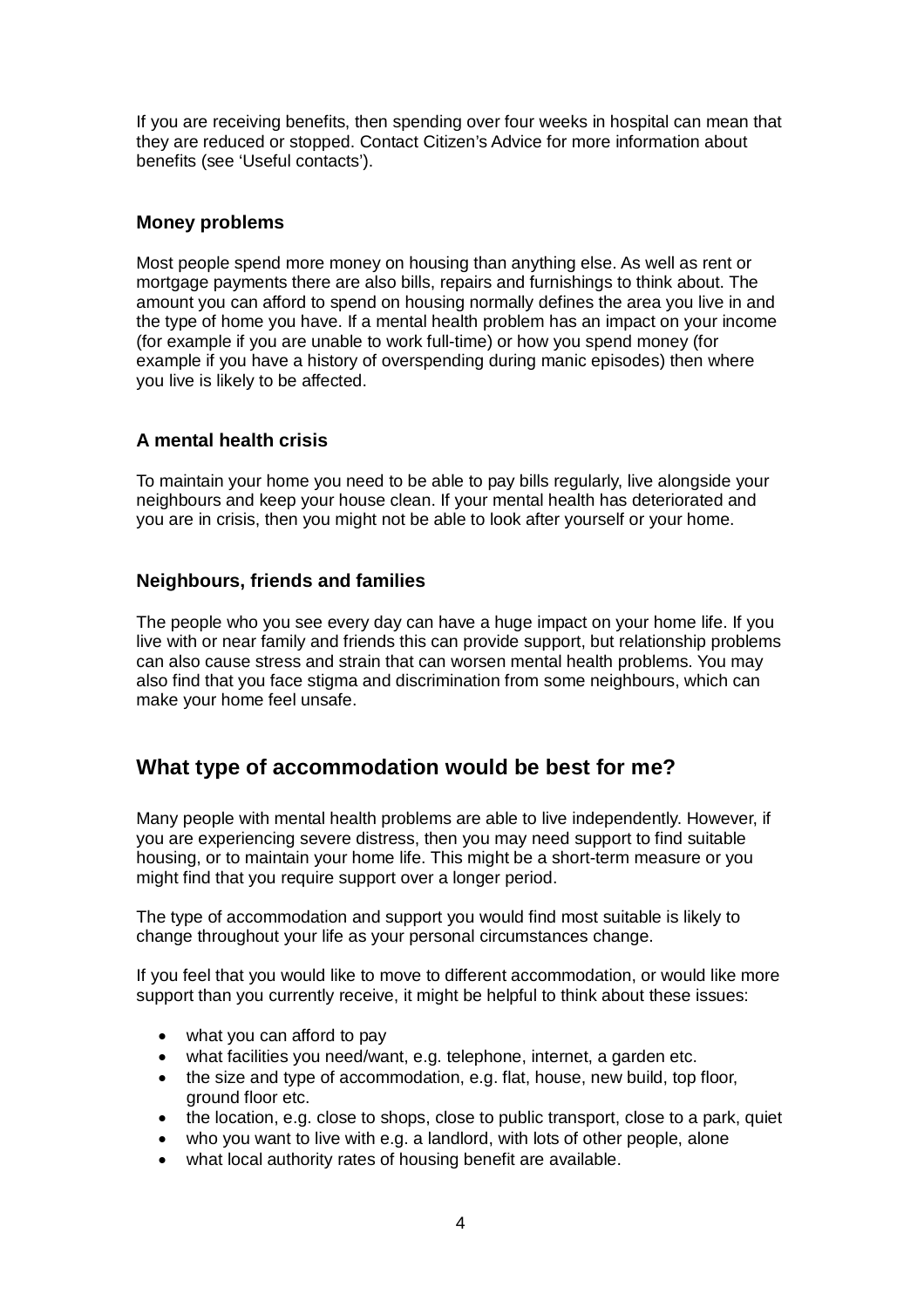It might not be possible to find your ideal home but, if you are clear about what is most important for you, it will be easier to make decisions and to explore all of the options that are open to you.

## **What types of accommodation are available?**

This section explains some of the main types of accommodation that are available in England and Wales. There are quite big differences in the way housing is organised by different councils, so this should be seen as a rough guide only.

### **Rented property**

Privately rented housing can be shared with other people, or can be self-contained. Many people like having their own space, but it can be expensive to rent on your own. Normally, if you share, you will have your own bedroom, but share the kitchen, bathroom and living space. Sharing can provide good social support, but it can be difficult to live with people that you don't know well, especially if you are unwell. Some landlords may not be willing to rent to you if you receive welfare benefits.

Local newspapers, shop windows, letting agencies and websites are usually good places to look for details of places for rent. If you go to view a room or flat to rent, it might be helpful to take a friend so that you have a second opinion of the area, people and property.

#### **Your own property**

Most people who buy a house or flat take out a mortgage, which is a loan specifically for property, paid back over a period of time. You need to have a sum of money which you can use as a deposit, and banks will normally only lend to you if you have a regular income. If your mental health problems impact significantly on your finances, then it can be difficult to save for a deposit or get a mortgage. However, many people with mental health problems do own their own homes and find the stability this brings helpful. For more information about the issues around buying property, see Shelter or Citizen's Advice under 'Useful contacts'.

#### **Your family home**

If it is an option for you to live at home, you could benefit from having the support of your family around you. This is likely to require communication and compromise from both sides. If you receive support from a community mental health team then they should provide an assessment for your family as well as you, and if your family are performing a caring role then it might be useful to plan respite breaks (see p.7) when you have time apart.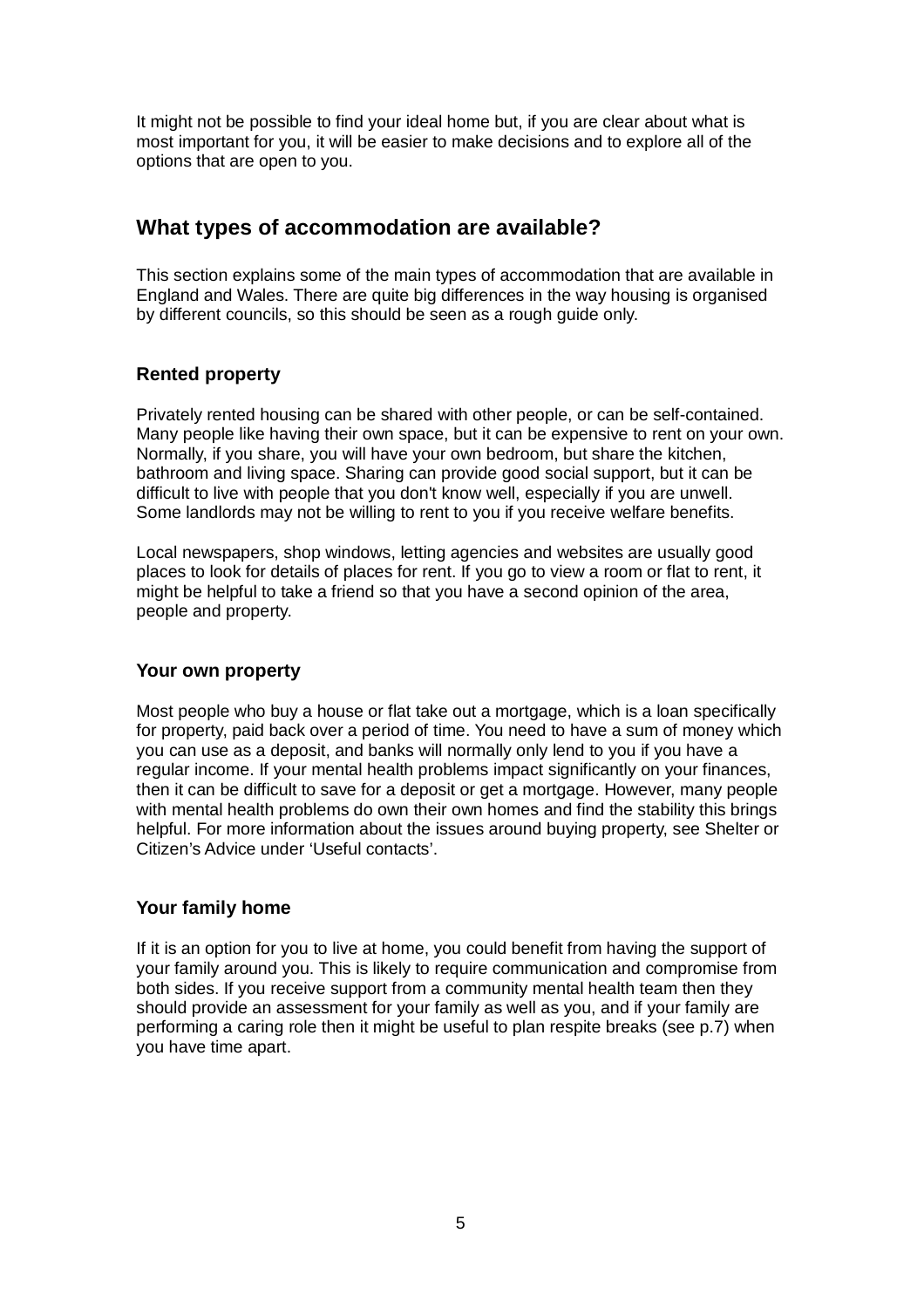#### **Supported housing**

If you are finding it difficult to manage in your own home, then you might find it helpful to have a community care assessment carried out by your local council's social services department. The assessment will look at the way you cope with day-to-day tasks and make recommendations about additional support that you might be eligible for.

You might be asked to contribute to the cost of any additional support or specific housing you receive. For more information about the assessment process, see *The Mind guide to community-based mental and social care*.

Depending on your wishes, and the results of this assessment, you may be offered one of the following types of support:

#### **Support in your home**

Outreach services are offered to support you to remain in your own home, regardless of where you live.

#### **Floating support**

Floating support workers can help you with tasks like setting up a home, managing benefits, keeping your home safe and developing independent living skills. Floating support workers can't help with personal or health care, but they can support you to access these services if you require them. They will normally visit you regularly until you agree that you no longer need their support, and then they will 'float' to another person who needs support.

Floating support workers are normally funded by a local authority scheme called 'supporting people' and the service is designed to help you maintain your independence and stay in your own home. Some local authorities have started to charge for this service, so it is important to find out what your local situation is.

#### **Domiciliary care**

This is a higher level of support delivered to you in your home, sometimes called 'hope help'. Care workers will help with health and personal care. The local council may also provide things like a laundry service and meals on wheels. The amount of care you can receive will depend on the assessment made by the local authority, and you may be asked to contribute towards the cost.

#### **Short-stay hostels**

Short-stay hostels can provide you with somewhere to live on a temporary basis, and aim to encourage independence.

In many hostels you will be asked to follow policies such as not drinking alcohol and not staying out late at night. You should be able to ask for support from the staff, and have an allocated key-worker. In most hostels you will have your own room, but in emergency hostels you might be asked to share. Details of hostels in your local area should be available from your council or the charity Shelter.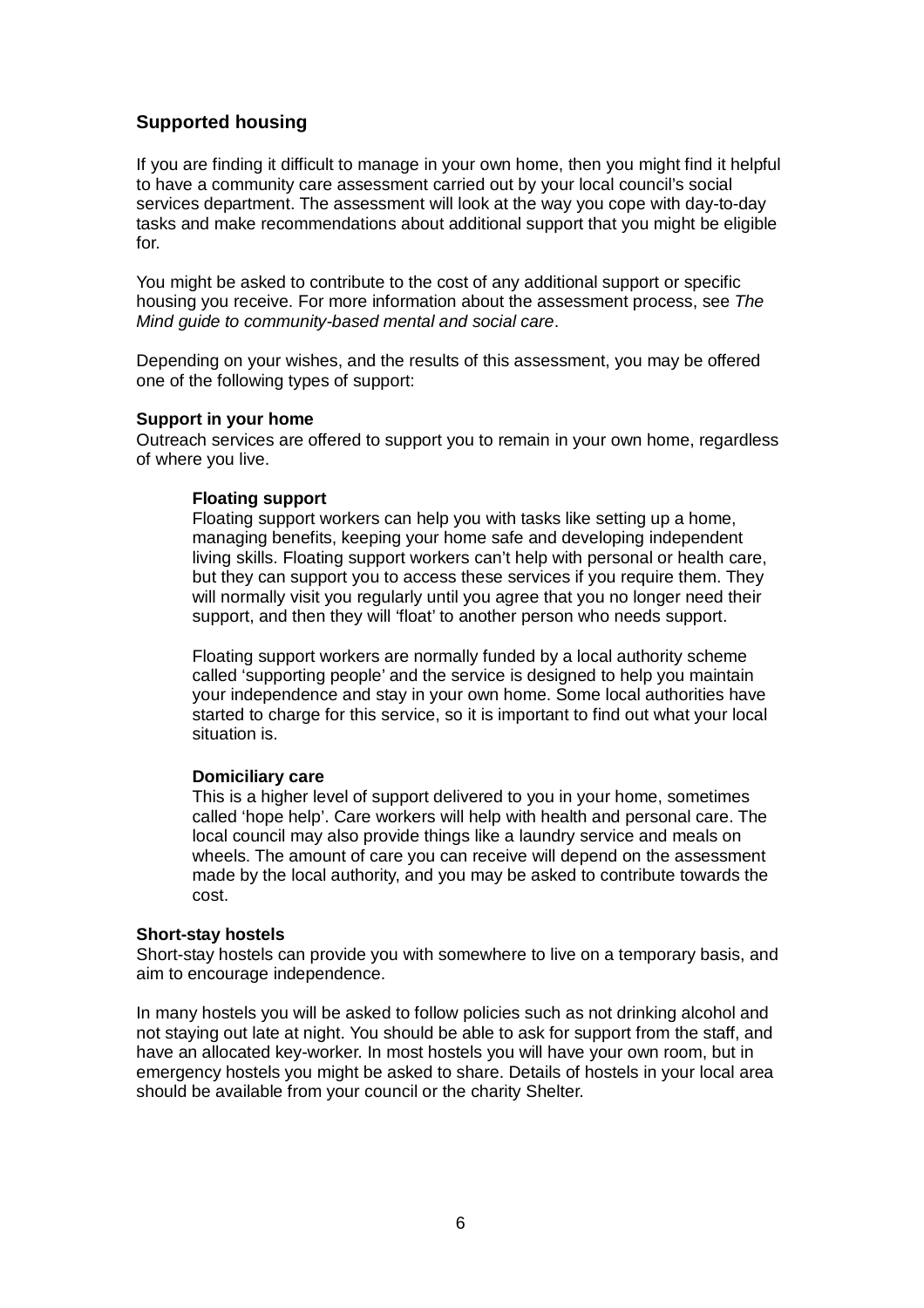#### **Supported flats and group homes**

Some supported housing projects will offer self-contained flats for one person, but often you will be offered a place in a group flat (3-5 people), set up to help you live in the community.

The length of time you can stay for and level of support available will vary depending on your needs and the individual project. Normally there will be a warden or support staff available to help with emergencies, and there might be organised activities or projects such as gardening or coffee mornings.

There will usually be charges for both rental and social support, so it is important to be clear what your local authority is willing to pay for and what you might have to pay.

#### **Therapeutic communities**

Therapeutic communities are similar to supported flats, but normally put a greater emphasis on rehabilitation. They are places where social relationships, the structure of the day and different group activities are all deliberately designed to help your health and wellbeing.

There will often be a resident therapist, and individual and group therapy will be encouraged. Residents usually have their own rooms but share communal areas. The focus tends to be on communal living, with regular meetings and house activities. There can be costs associated with both care and support. For more information, see the Association of Therapeutic Communities under 'Useful contacts'.

#### **Residential care home**

These generally offer long-term placements to people who need significant amounts of support to live. Care homes are normally specific to a particular client group; for example, people with mental health problems or older people. If you are eligible for a place in a residential care home, you might find these points helpful:

- You could visit a number of care homes to see what they are like and what facilities they have to offer.
- All homes should produce written information (a service users' guide) to help you make a choice about the home you want to move into.
- Ask to see copies of policies and procedures, particularly complaints procedures, and the last copy of the CQC (Care Quality Commission) report.
- Consider carefully whether the home meets your needs, both now and in the future. This may include religious and other cultural needs, and adjustments for illnesses or disabilities that are not related to mental health.
- If the home you choose does not have a vacancy, you could accept a temporary place elsewhere until a place in your chosen home becomes available.
- It might be possible to organise a short stay in respite care to give you an insight into how a home is run and whether you would like it.

Residents will usually have their own room, but share communal areas. Meals and activities are normally provided, but in some care homes residents will be encouraged to help with these tasks as a way to move towards more independent living. Some care homes offer long-term placements, whilst others offer more short-term intensive support to help people get back on their feet.

If you require personal care then you might qualify for a place in a nursing home, where nursing care and other additional support are provided.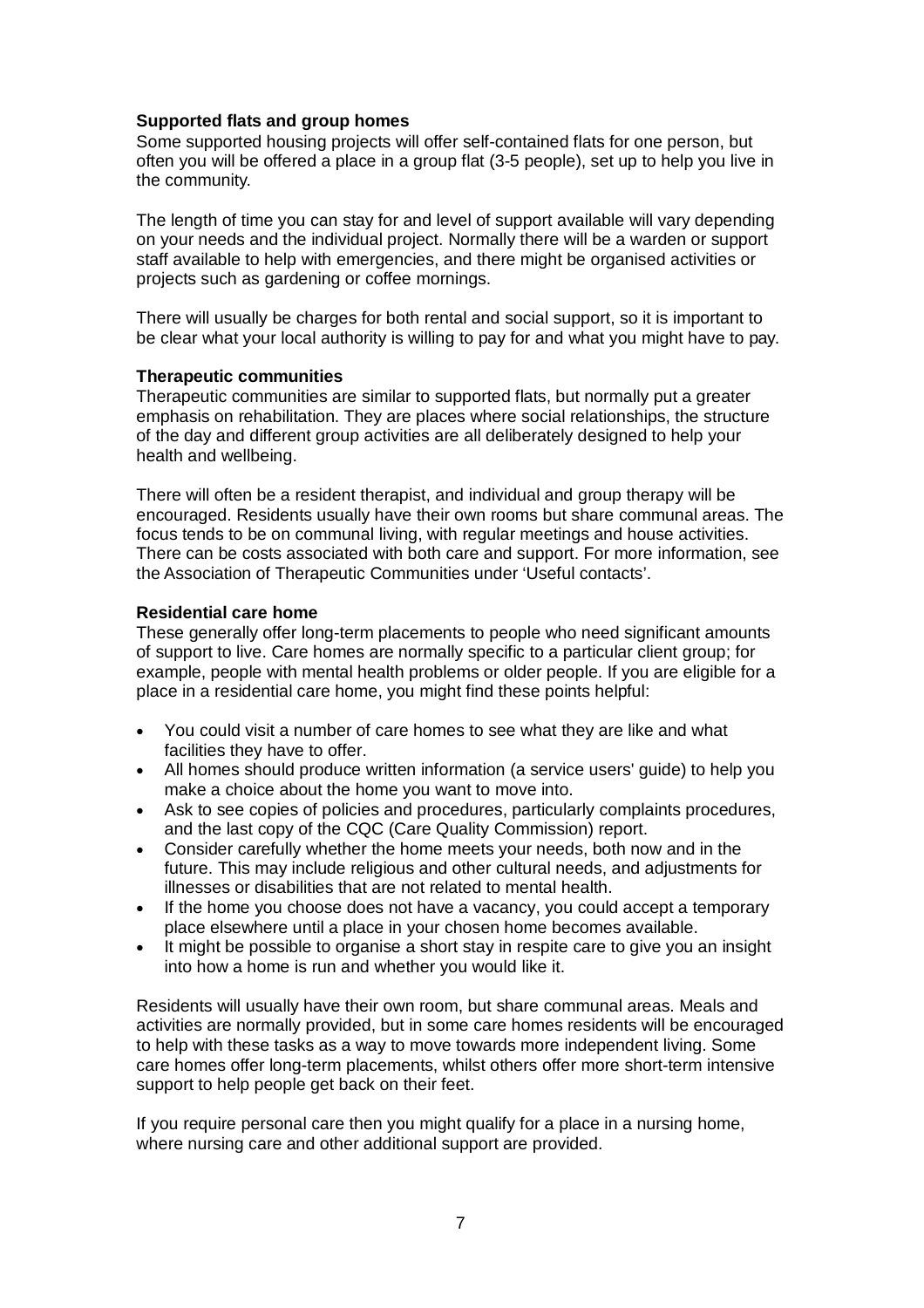#### **Respite care**

Respite care is often provided to give you a chance to live away from your normal accommodation for a short period and to give the people who support you at home a break. Many voluntary organisations provide respite care opportunities, and it can also be recommended as part of your care assessment. See Mind's online resource page *Holidays.*

#### **Crisis houses**

Crisis houses offer intensive short-term support so that people can manage and resolve their crisis in a residential setting (rather than hospital). Many crisis houses have been set up as a preferred alternative to hospital treatment.

Crisis houses usually provide a small number of beds, often for a group with specific needs, such as women, or people facing a particular kind of mental health crisis. Overnight accommodation is provided, usually for a specific period of time. Day services are also often available, providing opportunities for contact with other residents and staff. Staff who work in crisis houses are in contact with community mental health workers and have a good knowledge of local services.

It can be very difficult to get a place in a crisis house. Some crisis houses accept selfreferrals, and some require referral from a health professional or social worker. Contact your local authority or your local Mind to find out about crisis houses in your area. See the Mind's information Crisis services for more information.

## **How will I pay for housing?**

If you are on a low income, or unable to work because of mental ill-health, you might be eligible for benefits which can help with the costs of housing. You can request a community care assessment (see 'Supported housing' on p. 4) from your local council, which will help to determine what support you are eligible for.

#### **Housing benefit**

This is money from local councils to help pay your rent if you are on a low income or benefits. It cannot be used to pay a mortgage. It can cover rent and some service charges, but cannot be used to pay for your heating, hot water or cooking, and it will not cover any care in the home. For more information about eligibility for housing benefit, contact your local council or Citizens Advice (see 'Useful contacts').

#### **Section 117 Aftercare**

If you have been subject to Section 3 of the Mental Health Act you will be transferred to Section 117 when you leave hospital. This gives you a right to free aftercare while you are on this section, and this can include supported housing if it is detailed in your aftercare plan. If your assessment shows that you are eligible for housing support, this should be funded regardless of your income or savings, and should continue until you are no longer in need of this service. For more information, see Mind's legal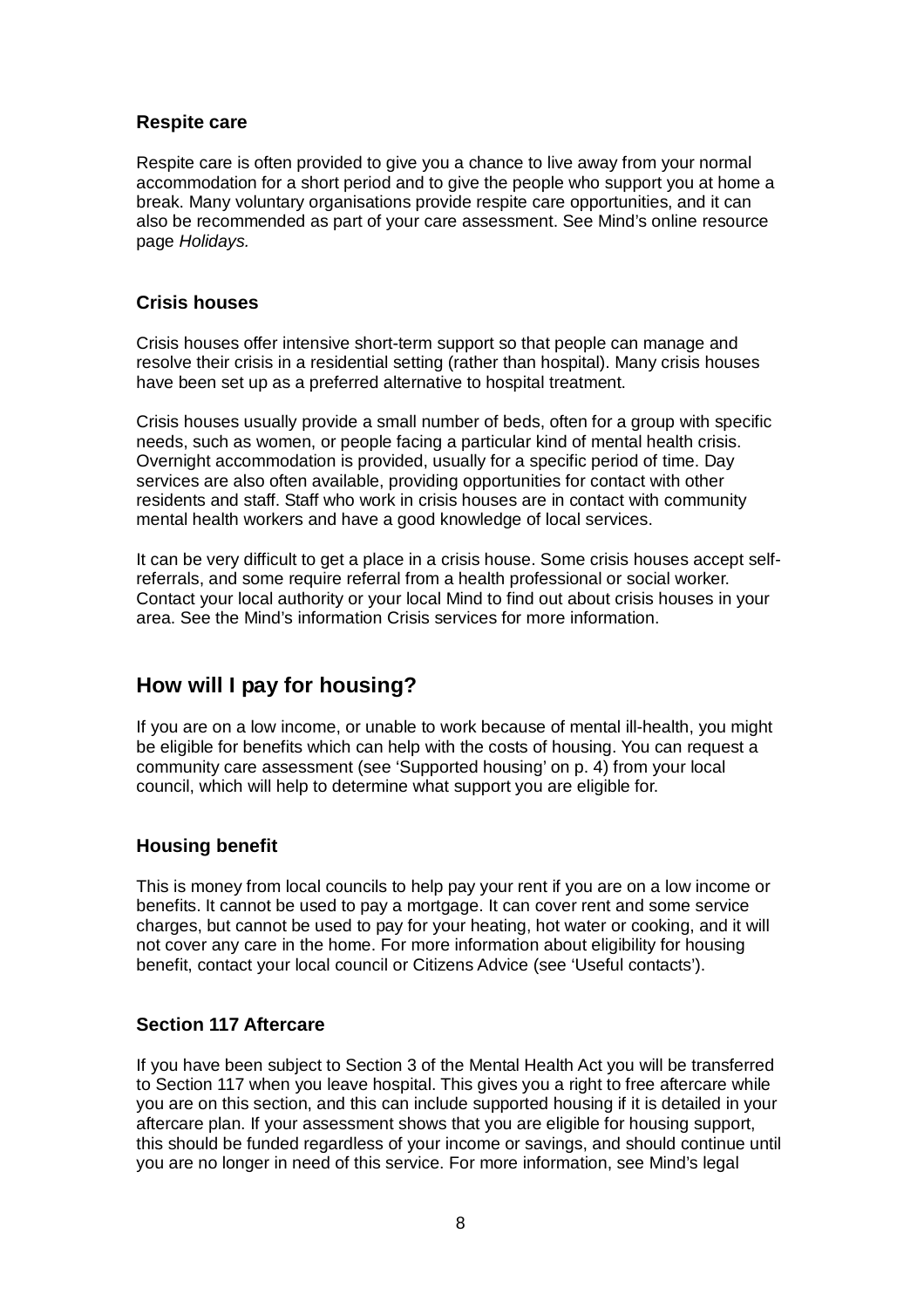briefing on Section 117 Aftercare, and Mind's booklet *Rights guide 6: Community care and aftercare.*

#### **Direct payments and Personal Budgets**

If your community care assessment shows that you are eligible for support from your local council, you should have a Personal Budget allocated to you. This budget should be calculated according to your need, and you should be offered the option of receiving the money as a direct payment so that you can arrange and pay for your care yourself. Current guidelines suggest that you cannot receive payments to cover the cost of permanent residential accommodation, but you may be able to claim help with temporary short stays in residential accommodation. For more information, see *The Mind Guide to Personal Budgets*.

## **What are my rights?**

Rights around housing are complicated. If you cannot afford to pay your rent or mortgage, or if you have been asked to move out by your landlord, you might have some rights to delay your move, or get help with the payments. Shelter and Citizens Advice can give further information about this complicated area of the law.

If you are concerned about your rights, you might also find it useful to seek support from an advocate. An advocate will support you to represent your views and access the support you are entitled to. See Action for Advocacy in 'Useful contacts' and *The Mind guide to advocacy* for further information.

## **What emergency help is available?**

#### **Shelter**

If you are homeless or believe you are at risk of becoming homeless, you should telephone Shelter's free 24-hour helpline (0808 800 4444) or the housing department of your local council (the number will be available from your local police station, library or town hall).

Shelter provides advice on many aspects of housing and homelessness, including emergency accommodation, housing benefits and how to handle mortgage arrears. Shelter can also direct you to local sources of free legal advice and advocacy. This will help you to ensure that your landlord and the authorities are dealing with your case lawfully and competently.

#### **Local councils**

If you are homeless, or will be within 28 days, your local council can register you with their Homeless Persons' Unit (sometimes called 'Emergency Housing' or 'Housing Welfare'). Councils have a legal duty to help certain people who are homeless or threatened with homelessness, which includes people who are considered to be 'in priority need'. People who have mental health problems are sometimes considered to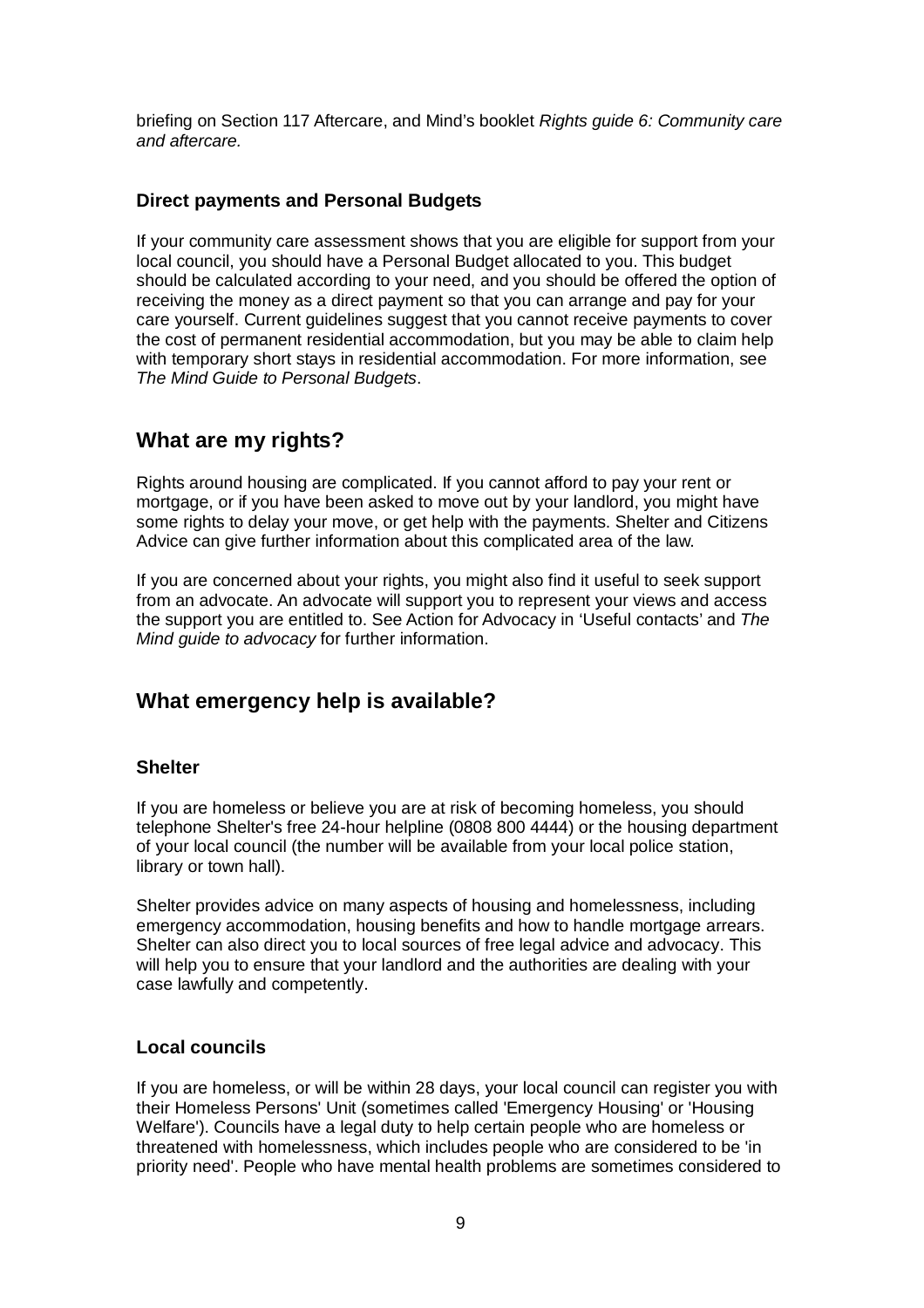be in need, but you may have to show how your situation has made you vulnerable. Even if the local council decides that it has no legal duty to house you, it must still provide you with advice about finding alternative accommodation.

## **Next steps**

Finding a place to live where you feel comfortable and supported can make a huge difference to your mental health.

- Be clear about what is most important to you in a home; for example, who you live with, having a garden or being close to shops.
- Find out if you are entitled to support from you local council.
- If so, find out about what housing they offer.
- Take your time to choose the place where you feel you will be happiest.
- Investigate voluntary organisations, such as your local Mind or Shelter, for sources of support and information.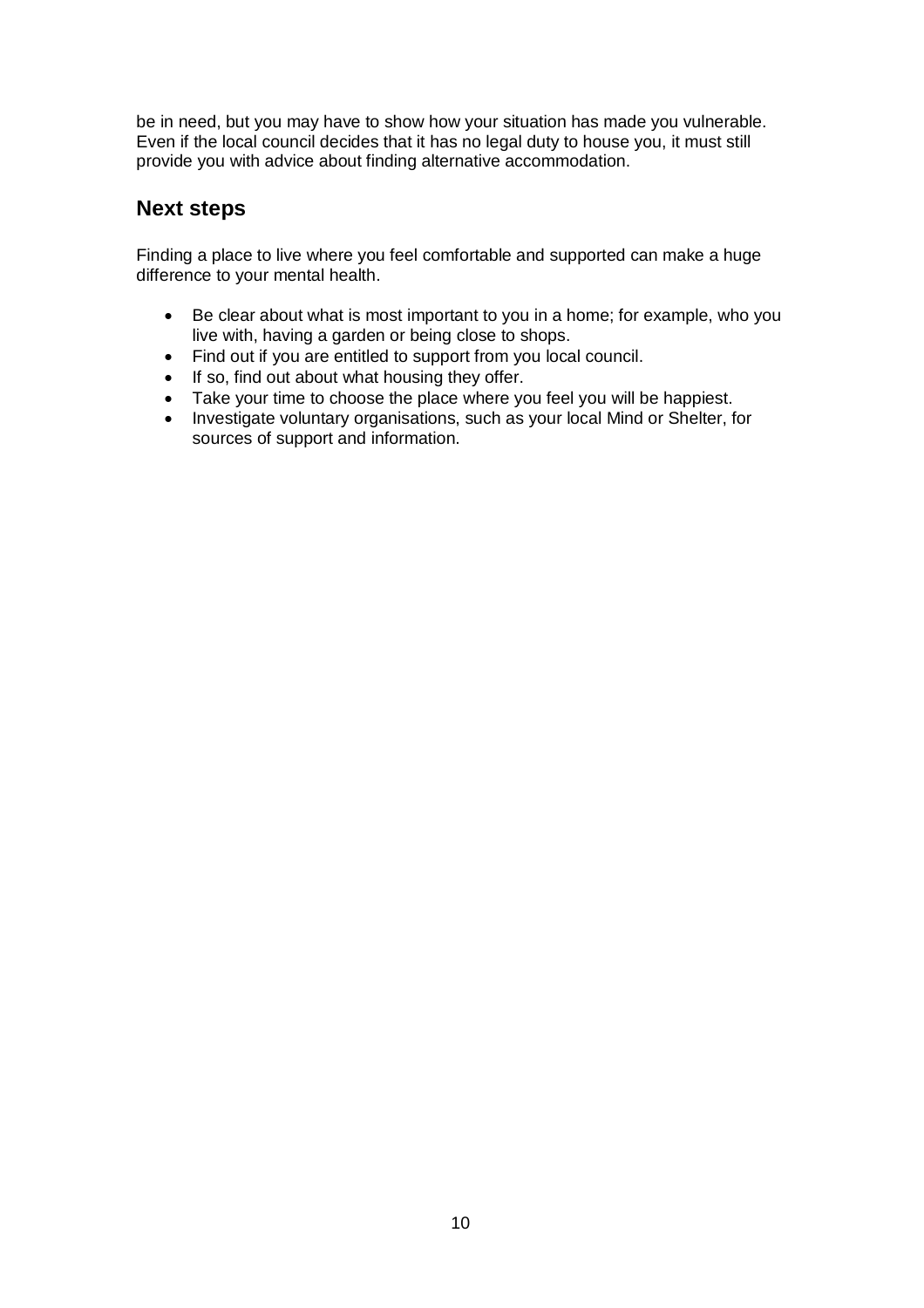## **Useful Contacts**

#### **Mind**

Mind infoline: 0300 123 3393 Email: info@mind.org.uk Web: www.mind.org.uk Some local Mind associations run housing projects and a number offer housing support to specific communities and groups.

#### **Action for advocacy**

Tel: 0207 921 4395 Web: www.actionforadvocacy.org.uk Central point for information on independent advocacy services

#### **Association of Therapeutic Communities**

Tel: 01242 620 077 Web: www.therapeuticcommunities.org Online directory of therapeutic communities across the UK

#### **Citizens Advice**

Tel: 0844 477 2020 (Wales only, no England phone service available) Web: www.adviceguide.org.uk Free independent information and advice on financial and other related problems. Details of your local branch can be found from their website, in your local phone book, or by contacting Mind infoline.

#### **Crisis**

Tel: 0870 011 3335 (general enquiries) Web: www.crisis.org.uk A wide range of services for homeless people, including the Christmas Open Shelter, which includes access to essential services.

#### **Shelter (England)**

Tel: 0808 800 4444 Web: http://england.shelter.org.uk Free, confidential advice on housing problems.

#### **Shelter (Cymru)**

Tel: 0845 075 5005 Web: www.sheltercymru.org.uk Free, confidential advice on housing problems in Wales

#### **St. Mungos**

tel: 020 8762 5500 web: www.mungos.org.uk Charity for homeless people or those who think they may become homeless